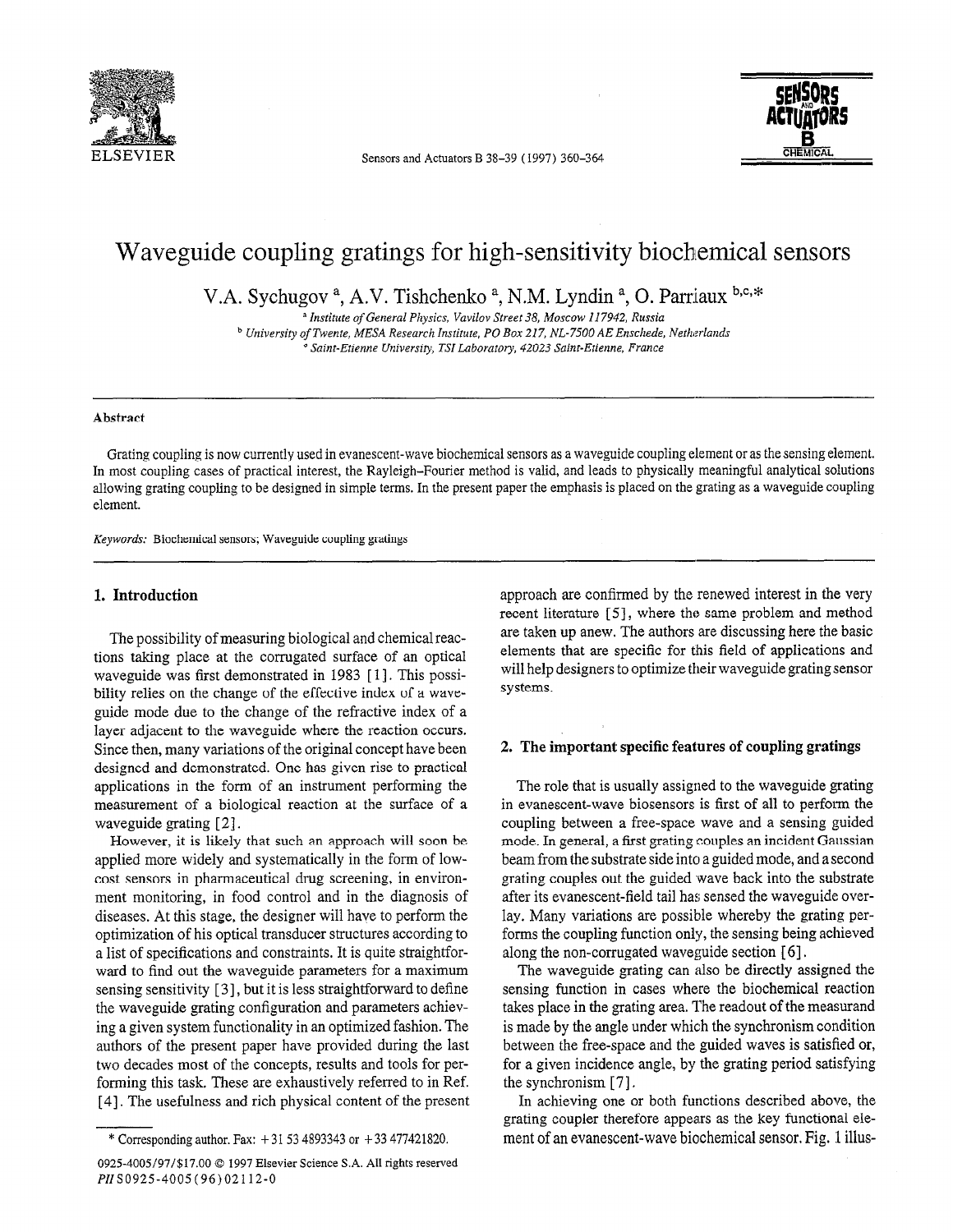

Fig. 1. Sketch of the typical waveguide grating sensor considered here with the corrugation at the guide-cover interface.

trates the basic structure considered in the present application. It represents a step-index waveguide of thickness  $h$ , refractive index  $n_f$ , deposited on a semi-infinite substrate of refractive index  $n_s$ . The cover is a material of index  $n_c$ , usually a fluid. The grating is a periodic corrugation of period  $\Lambda$ , with peakto-peak amplitude  $2\sigma$ . The incidence usually takes place from the substrate side under an angle  $\theta$ . The grating can either be made at the guide-cover interface, as in the case of embossed sol-gel films [ 81, or it can also be a double undulation first defined at the substrate surface with amplitude  $\sigma_s$ , as in the case of hot-embossed substrates [7,9], After the waveguide deposition, an undulation of amplitude  $\sigma_c$  remains at the guide-cover interface.

The first and most important feature of a coupling grating is its radiation coefficient,  $\alpha_{rad}$ . Assuming a propagating mode of electric-field amplitude  $E_0$  before reaching a grating section,  $E = E_0 \exp(-\alpha_{\text{rad}}z)$  is the modal field amplitude in the waveguide grating section at abscissa z.  $\alpha_{rad}$  represents in a lossless waveguide the radiation loss due to all existing radiation orders into both the substrate and the cover.  $\alpha_{rad}$  is the parameter that governs the whole coupling mechanism. The inverse of  $\alpha_{rad}$  is the mode propagation length L, i.e., the length after which the propagating power falls by a factor  $e^2$ .

Another feature of a coupling grating is the number of diffracted orders. Clean detection conditions and high coupling efficiency requirements lead to the general recommendation that the grating period  $\Lambda$  must be small enough to only allow only one or very few propagating diffraction orders.

A last important feature of an actual coupling grating is that the grating is necessarily of finite area, and diffracts a beam of finite cross section. Such geometrical characteristics have to be carefully taken into account for the proper functioning of a practical grating coupler.

### 3. The radiation coefficient

In most realistic grating coupling situations, the grating length,  $L = 1/\alpha_{rad}$ , is of the order of the coupled beam cross section. This means in practice that  $\alpha_{rad}$  must typically be of the order of 1 to 10  $cm^{-1}$ . It is well known that high-sensitivity evanescent-wave sensing of small species placed at a waveguide surface requires a waveguide of large guidance; this in turn implies that  $\alpha_{rad}$  is a rapidly growing function of

the grating depth. It is recognized that the typical depth  $2\sigma$ of the grating grooves made in TiO<sub>2</sub>, Ta<sub>2</sub>O<sub>5</sub>, Si<sub>3</sub>N<sub>4</sub> or ZrO<sub>2</sub> waveguide films for the applications discussed here is of the order of 5 to 15 nm, as can easily be checked in using Eq. (1) below. This means that the ratio between the depth and the period of the grating,  $2\sigma/A$ , is very small; even in the case of a single diffracted order  $(A < 2\lambda/(n_e + n_s))$ , where  $n_e$ is the mode effective index,  $\lambda$  the wavelength), this ratio is at most 0.05. This statement is very important for the design problematics of the grating coupling structures needed in this field: it means that the Rayleigh-Fourier method is well within its validity domain ( $\sigma/\Lambda$  should be smaller than 7%) as shown by the yet unpublished results obtained after a systematic comparison with the exact methods of the Laboratoire d'optique Electromagnetique of Marseille [ lo] in the framework of BRITE project BE-5720. Thus, all the rich and physically meaningful power of the Rayleigh-Fourier approach can be exploited to obtain analytical expressions and to achieve easily the synthesis of the desired optical functions. This is true in particular for the important parameter  $\alpha_{rad}$ . In the case of a TE mode radiated in both substrate and cover, and for the  $-1$ st diffraction order,  $\alpha_{rad}$  takes the form

$$
\alpha_{\rm rad} = \left(\frac{k\sigma}{2}\right)^2 \frac{n_{\rm f}^2 - n_{\rm c}^2}{n_{\rm e}h_{\rm e}}\n\times \frac{(n_{\rm f}^2 - n_{\rm c}^2)(N_{\rm s}N_{\rm f}^2 + N_{\rm c}[N_{\rm s}^2 + (n_{\rm f}^2 - n_{\rm s}^2)\cos^2\psi]}{(N_{\rm f}^2 + N_{\rm s}N_{\rm c})^2 - (n_{\rm f}^2 - n_{\rm s}^2)(n_{\rm f}^2 - n_{\rm c}^2)\cos^2\psi}\n\t\t\t\t\t(1)
$$

where  $h_e$  is the effective waveguide thickness and

$$
\psi = kN_{\rm f}h
$$
,  $N_j = \sqrt{n_j^2 - (n_{\rm e} - \lambda/\Lambda)^2}$ ,  $j = c$ , f, s,  $k = 2\pi/\lambda$ 

Eq. ( 1) is the sum of two terms: the first one corresponds to the radiation into the substrate, and the second one to radiation into the cover. It was obtained for a sinusoidal corrugation [11] but it is still valid for the estimation of  $\alpha_{rad}$ in arbitrary shallow groove profiles if one uses for  $\sigma$  the amplitude of the first harmonic in the Fourier development of the considered profile. A very similar expression is obtained for the radiation coefficient due to diffraction order m, in which case the  $-\lambda/\Lambda$  term in the expression for N<sub>i</sub> is replaced by  $+m\lambda/\Lambda$  and  $\sigma$  is the amplitude of the *m*th harmonic in the Fourier development of the groove profile. Eq. ( 1) reveals an oscillatory dependence of the radiation coefficient on the waveguide film thickness  $h$ . This is due to interference effects between radiated waves and waves reflected by the waveguide walls after being radiated. This effect is completely absent in graded-index waveguides but, in the present case of large guidance step-index waveguide  $((n_f - n_s)$  and  $(n_f - n_c)$  large), it can have a dramatic influence on  $\alpha_{\text{rad}}$ .

As an example, Eq. (1) was used to calculate  $\alpha_{rad}$  in the case of a TiO<sub>2</sub> waveguide with  $n_f = 2.4$ , deposited on a silica substrate,  $n_s = 1.46$ , with a water-based cover,  $n_c = 1.33$ , at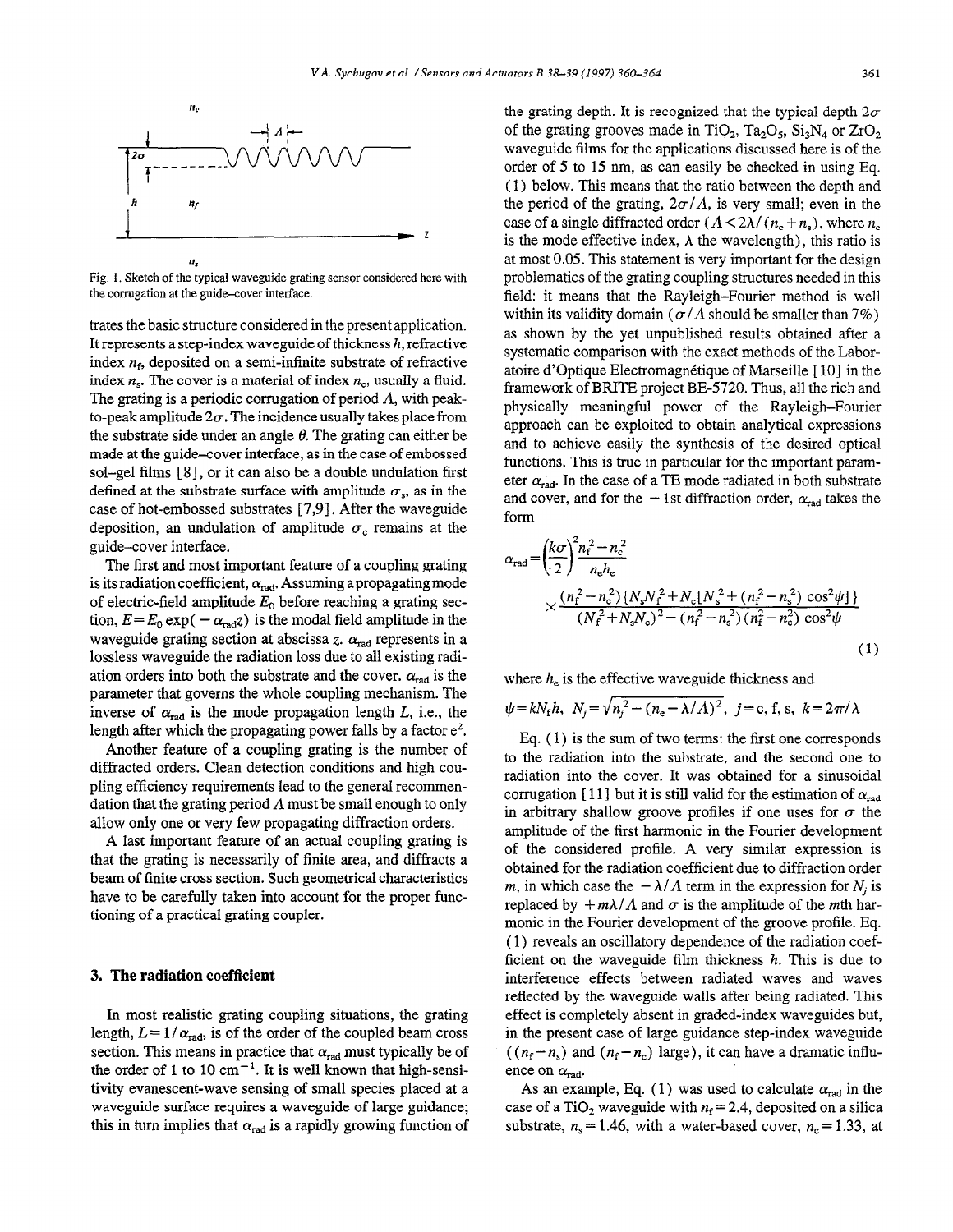the HeNe wavelength of 633 nm. The grating period is 0.4  $\mu$ m, which corresponds to the case where only the  $-1$ st order exists. This structure was optimized for a maximum sensitivity in the differential detection scheme using the  $TE_0$  and TM<sub>0</sub> modes [12]. This leads to a waveguide depth  $h = 140$ nm. The grating is at the guide-cover interface. The dependence of the radiation coefficient on the half-depth  $\sigma$  of the grooves is in such a case given by

$$
\alpha_{\text{rad}}^{\text{TE}} = \left(\frac{k\sigma}{2}\right)^2 \times 4.20 \text{ cm}^{-1} \tag{2a}
$$

$$
\alpha_{\text{rad}}^{\text{TM}} = \left(\frac{k\sigma}{2}\right)^2 \times 3.97 \text{ cm}^{-1} \tag{2b}
$$

where the radiation coefficient of the TM mode is given by an analytical expression, too intricate to be given here, which can be found in Ref.  $[11]$ . Using Eqs.  $(2)$  gives the required grating depth. For instance,  $\alpha_{rad} = 5 \text{ cm}^{-1}$  corresponds to  $\sigma$  = 4.40 nm for the TE mode and to  $\sigma$  = 4.52 nm for the TM mode.

It is important to note that the previous expressions and estimations are valid for a single-undulation grating at the guide-cover interface. In the case of two corrugated waveguide boundaries, the situation is completely changed, since the total diffraction product depends on the interference between the diffraction products of both undulations and also on the reflections at the waveguide boundaries. One finds for a TE mode the following analytical result:

$$
\alpha_{\rm rad}^{\rm total} = \alpha_{\rm c} + \alpha_{\rm s} \tag{3a}
$$

$$
\alpha_{\rm c} = \frac{N_{\rm c}(n_{\rm f}^2 - n_{\rm e}^2)}{n_{\rm e}h_{\rm e}G} \left\{ S_{\rm c}^2 \left[ N_{\rm c}^2 + (n_{\rm f}^2 - n_{\rm c}^2) \cos^2 \psi \right] - 2S_{\rm c}S_{\rm s}N_{\rm f}^2 \cos \psi + S_{\rm s}^2 N_{\rm f}^2 \right\} \tag{3b}
$$

$$
\alpha_{s} = \frac{N_{s}(n_{f}^{2} - n_{e}^{2})}{n_{e}h_{e}G} \left\{ S_{c}^{2}N_{f}^{2} - 2S_{c}S_{s}N_{f}^{2} \cos \psi + S_{s}^{2}[N_{s}^{2} + (n_{f}^{2} - n_{s}^{2}) \cos^{2} \psi] \right\}
$$
(3c)

$$
S_j = \frac{k\sigma_c}{2} \sqrt{n_f^2 - n_j^2}, \quad j = c, s \tag{3d}
$$

$$
G = (N_f^2 + N_c N_s)^2 - (N_f - N_c)(N_f - N_s) \cos^2 \psi
$$
 (3e)

where  $\sigma_s$  and  $\sigma_c$  are the half-depths of the lower and upper undulations, respectively.

The results of Eqs. ( 1) and (3) and their differences are dramatically illustrated in Fig. 2, showing the radiation coefficient of TE and TM modes at either side of the normal radiation direction in the presence of a single radiation order (a second order appears in the neighbourhood of  $+25^{\circ}$  radiation) in the waveguide designed for maximum TM/TE differential sensitivity corresponding to expressions (2). The amplitude of the single undulation, as well as  $\sigma_s$  and  $\sigma_c$ , are 10 nm. The variation of the radiation angle  $\theta$  is obtained by varying the grating period. Whereas  $\alpha_{rad}$  for both TE and TM



Fig. 2. Dependence of the total radiation coefficient  $\alpha_{rad}$  vs. the output angle  $\theta$  in the substrate for single-sided ( $\Box$ ) and double-sided ( $\diamond$ ) corrugations for TE (filled symbols) and TM (open symbols) guided modes. Data are those given as an example in the text,

modes with a single corrugation remain about the same, they differ considerably in the dual-undulation case:  $\alpha_{\text{rad}}^{\text{TE}}$  is roughly four times as large as the former, which reveals a constructive interference between the two diffraction products, and  $\alpha_{\text{rad}}^{\text{TM}}$  reaches practically zero at normal diffraction. This example should not be taken as illustrating a general behaviour; another waveguide thickness may well lead to a contrary situation. But it illustrates how carefully one should design a differential, dual-polarization evanescent-wave sensor [12] to make sure that both polarizations are excited.

Although the above expressions for  $\alpha_{\text{rad}}$  represent only the first step for the evaluation of the important in-coupling efficiency, they can readily be used for the design of out-coupling grating sensors [ 131, for instance, for the evaluation of the tolerances on the waveguide geometry, and to avoid the pifalls due to interference effects of the waveguide walls.

#### 4. The input coupling efficiency

The next most important set of parameters for a properly designed in-coupling grating is that of the geometrical matching between grating area and incident beam. In a uniform grating of infinite extent in the direction orthogonal to the plane of incidence, and semi-infinite extent in the direction opposed to the coupled mode propagation, the two essential parameters are the width 2W of the incident beam, assumed here to be Gaussian, and the distance X between the beam centre intersection in the grating plane and the front end of the grating area. It is advantageous to deal with these two parameters in a normalized fashion with respect to the total radiation coefficient or, if the structure has absorption and scattering losses, with respect to the total attenuation coefficient. The conditions of maximum waveguide excitation efficiency have long been known to be given by [ 141

$$
\alpha_{\rm tot} W = 0.68 \cos \theta \tag{4a}
$$

$$
\alpha_{\text{tot}} X = 0.5 \tag{4b}
$$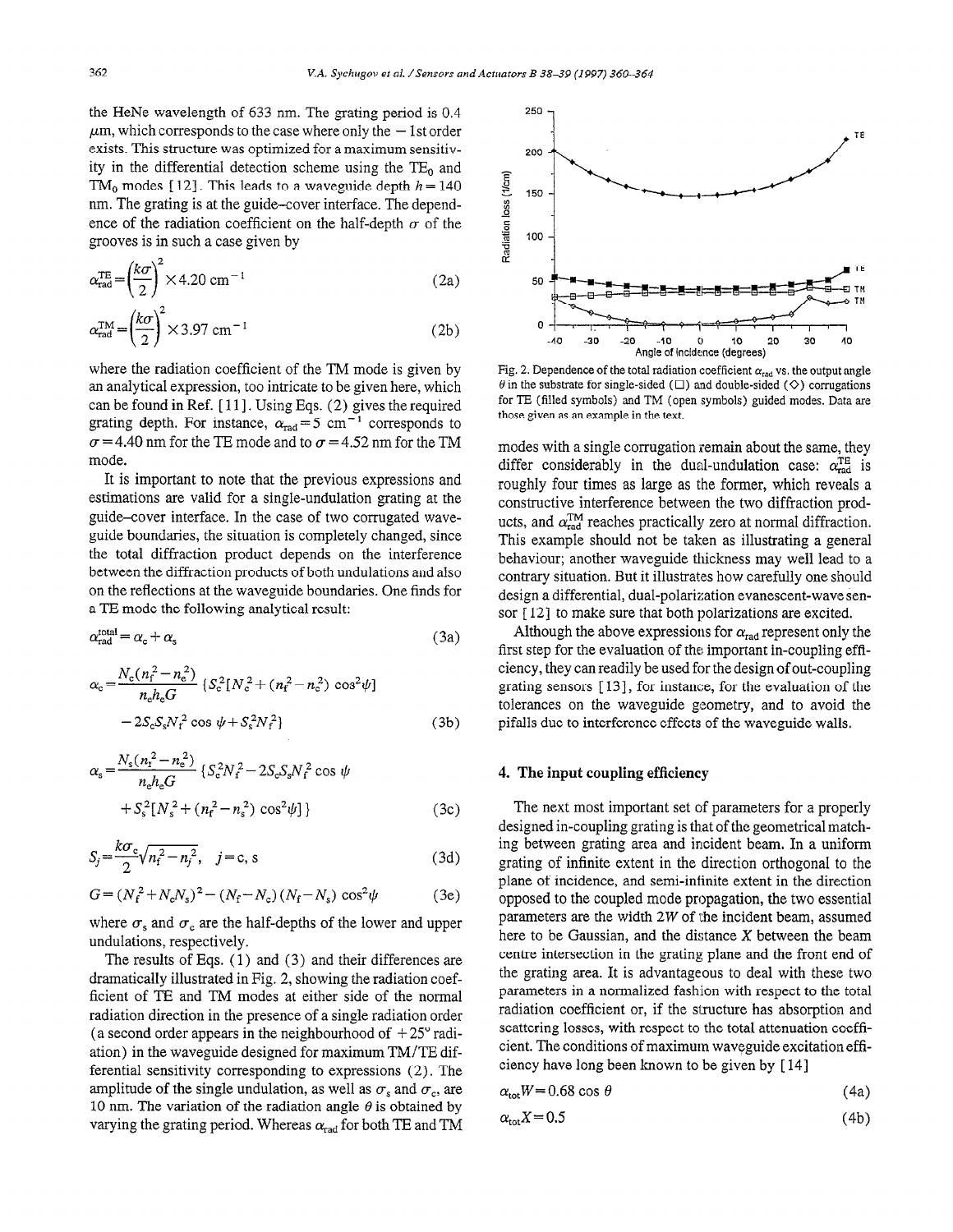This is a result of the optimization of the guided-mode field at the edge of the grating area: this arises as an optimized balance between the field coupling into the waveguide, and its being re-radiated outside by the very same grating.  $\alpha_{\text{tot}}$  is the total loss coefficient equal to the sum of the radiation coefficients of all propagating radiation orders, plus, in the case of lossy waveguide gratings, the absorption and scattering coefficients. Defining the coupling coefficient  $\eta$  as the ratio between the coupled mode power at the end of the grating area to the incoming power propagated by the incident Gaussian beam,  $\eta$  has an upper limit of 81% [12], which can be reached in the case where there is a single diffraction order in the substrate and no order in the cover. In all other cases, where there is also one order in the cover, or when there are more diffraction orders, satisfying the optimum conditions (4) will lead to a lower maximum excitation efficiency  $\eta^*$ , via order *i* incident in medium *j*, given by

$$
\eta^* = 0.81 \ \alpha_{\text{rad}} / \alpha_{\text{tot}} \tag{5}
$$

where  $\alpha_{\text{rad}} i$  is the radiation coefficient into medium j (j = s or c) via diffraction order  $i$ . The evaluation of the maximum achievable in-coupling coefficient  $\eta^*$  thus requires the knowledge of the radiation coefficient of the used order into the medium from which the excitation takes place. In the case of TE polarization, the radiation  $\alpha_{\text{rad s}}^{-1}$  and  $\alpha_{\text{rad c}}^{-1}$  produced by the  $-1$ st order of a grating placed at the waveguidecover interface is

$$
\alpha_{\text{rad c}}^{-1} = \left(\frac{k\sigma}{2}\right)^2 \frac{n_{\text{f}}^2 - n_{\text{e}}^2}{n_{\text{e}}h_{\text{c}}}
$$
  
 
$$
\times \frac{(n_{\text{f}}^2 - n_{\text{e}}^2)N_{\text{e}}[N_{\text{s}}^2 + (n_{\text{f}}^2 - n_{\text{s}}^2)\cos^2\psi]}{(N_{\text{f}}^2 + N_{\text{s}}N_{\text{e}})^2 - (n_{\text{f}}^2 - n_{\text{s}}^2)(n_{\text{f}}^2 - n_{\text{e}}^2)\cos^2\psi}
$$
(6a)

$$
\alpha_{\text{rad s}}^{-1} = \left(\frac{k\sigma}{2}\right)^2 \frac{n_f^2 - n_o^2}{n_e h_e} \times \frac{(n_f^2 - n_o^2) N_s N_f^2}{\left(N_f^2 + N_s N_c\right)^2 - \left(n_f^2 - n_s^2\right) \left(n_f^2 - n_c^2\right) \cos^2 \psi}
$$
\n(6b)

In practical situations, it may be interesting or simply necessary to focus the incident beam slightly by means of a lens onto the grating. The optimum excitation conditions become more complex. They will be reported elsewhere  $[15]$ .

Expressions (4) to (6) give the conditions for coupling the maximum relative power into a waveguide at the end of the grating area. This pertains to sensor designs where the function of the grating is just to couple the power in and out. In cases where the grating also participates in the sensing, the requirements on the coupling efficiency are quite different: the incident beam impinges onto the central region of the grating area, therefore most of the power coupled in gets reradiated before reaching the edge of the grating area. The abscissa  $X$  where the guided power reaches its maximum is



Fig. 3. Sketch of waveguide excitation from a Gaussian free-space wave field  $\psi_{\rm in}$  under incidence  $\theta$  by means of a finite-size grating when the distance X between the incidence beam impact and the grating edge is large. The coupled field  $\psi_{\rm g}$  reaches its maximum value within the grating area.



Fig. 4. Graph of the maximum coupling efficiency  $\eta$  obtainable in a grating waveguide within the grating area when the incident beam impact is far from the grating front edge vs. the normalized incident beam radius  $W\alpha_{\text{tot}}/\cos\theta$ .

within the grating, as sketched in Fig. 3. Therefore assuming the edge of the grating area to be far away from the impact of the incident beam (say, further than  $3W/cos \theta$ ), we can still find the excitation conditions for a maximum guided power (i.e., 81%) within the grating area. This optimization problem concerns here a single normalized parameter: the normalized incident beam width  $\alpha_{\text{tot}}W/\cos \theta$ .

Using the Rayleigh-Fourier method again leads to Fig. 4, giving the excitation efficiency versus the normalized beam size. This is the coupling efficiency that can actually be achieved in the case of a single diffraction order in the substrate. The way to use this normalized graph to obtain the coupling efficiency in any other structure is to give the incidence angle  $\theta$ , the total attenuation coefficient, and the radiation coefficient  $\alpha_{\text{rad}i}$ . With Fig. 4 giving  $\eta$ , the coupling efficiency  $\eta^*$  via diffraction order *i* from medium *j* is given by

$$
\eta^* = \eta \alpha_{\text{rad}}^i / \alpha_{\text{tot}} \tag{7}
$$

Assuming for instance  $\alpha_{\text{tot}} = 5 \text{ cm}^{-1}$  and a radiation coefficient into the substrate of 2.5 cm<sup>-1</sup>, a beam diameter  $2W=0.3$  mm and an incidence angle of 15°, the excitation efficiency is 12%.

## 5. Conclusions

It has been shown how the Rayleigh-Fourier method can produce the physical concepts and analytical results allowing an intelligent and simple design of optical biochemical waveguide grating sensors. Analytical expressions are given allowing the full design of step-index waveguide grating